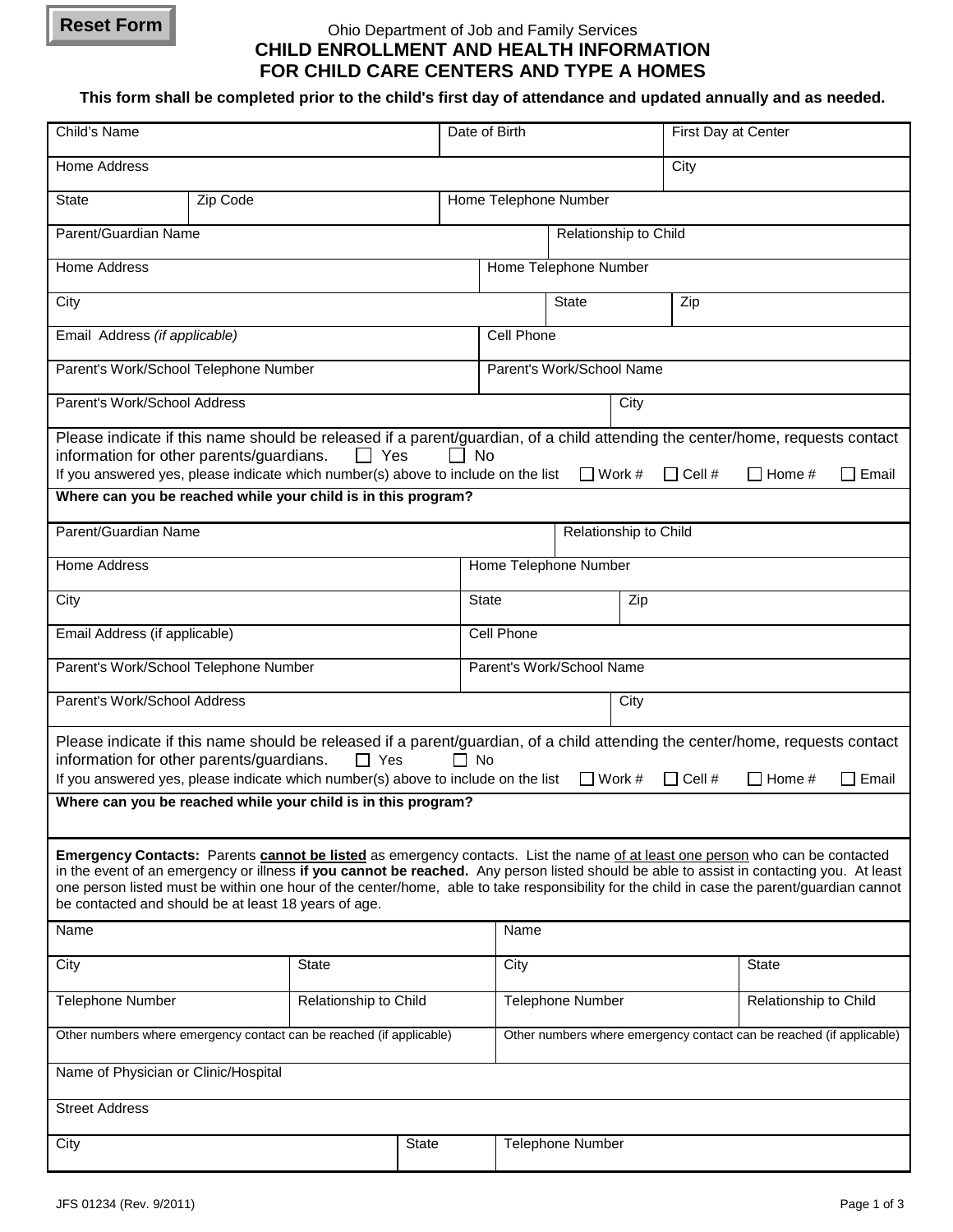| Child's Name                                                                                                                                                                                                                                                                                                                                                                                                                                                                                                                                               |  |  |  |  |  |
|------------------------------------------------------------------------------------------------------------------------------------------------------------------------------------------------------------------------------------------------------------------------------------------------------------------------------------------------------------------------------------------------------------------------------------------------------------------------------------------------------------------------------------------------------------|--|--|--|--|--|
| Allergies, Special Health or Medical Conditions, and Food Supplements<br>Fill in this section accurately and completely. Please note that if your child has a current health or medical condition requiring child care<br>staff to perform child specific care, such as: to monitor the condition, provide treatment, care, or to give medication, the JFS 01236<br>"Medical/Physical Care Plan" or equivalent form and/or the JFS 01217 "Request for Administration of Medication" must be completed<br>and be kept on file at the center or type A home. |  |  |  |  |  |
| Does your child have any food, medication or environmental allergies? (check all that apply)                                                                                                                                                                                                                                                                                                                                                                                                                                                               |  |  |  |  |  |
| No<br>$\Box$ Yes - check all that apply<br>Medication<br>$\Box$ Food<br>Environmental<br>Please list and explain:                                                                                                                                                                                                                                                                                                                                                                                                                                          |  |  |  |  |  |
| Does your child's allergy/allergies require child care staff to monitor child for symptoms, take action if a reaction occurs, or<br>give emergency medication to your child? (check one)<br>No<br>Yes - a JFS 01236 "Medical/Physical Care Plan" or equivalent form and if administering medication, a JFS 01217<br>"Request for Administration of Medication" must be completed.                                                                                                                                                                          |  |  |  |  |  |
| Does your child have a special health or medical condition? (check one)<br>No<br>$\Box$ Yes - please explain                                                                                                                                                                                                                                                                                                                                                                                                                                               |  |  |  |  |  |
| Does the special health or medical condition require child care staff to perform a procedure, or perform child specific care<br>such as: to monitor your child for symptoms or administer medication during child care hours? (check one)<br>$\Box$ No                                                                                                                                                                                                                                                                                                     |  |  |  |  |  |
| □ Yes - a JFS 01236 "Medical/Physical Care Plan" or equivalent form and if administering medication, a JFS 01217<br>"Request for Administration of Medication" must be completed.                                                                                                                                                                                                                                                                                                                                                                          |  |  |  |  |  |
| Is your child currently using any medication, food supplement or medical food (such as electrolyte solution)? (check one)<br>$\Box$ No<br>$\Box$ Yes - please explain                                                                                                                                                                                                                                                                                                                                                                                      |  |  |  |  |  |
| If yes, does this medication, food supplement, or medical food need to be administered at the child care center/type A<br>home?<br>$\Box$ No<br>□ Yes - a JFS 01217 "Request for Administration of Medication" must be completed and kept on file for each medication,                                                                                                                                                                                                                                                                                     |  |  |  |  |  |
| food supplement or medical food.<br>$\Box$ N/A - program does not administer any medications.                                                                                                                                                                                                                                                                                                                                                                                                                                                              |  |  |  |  |  |
| Does your child have any dietary restrictions, including those for medical, religious or cultural reasons? (check one)<br>No<br>Yes - please explain                                                                                                                                                                                                                                                                                                                                                                                                       |  |  |  |  |  |
| Does this dietary restriction require a modified diet that eliminates all types of fluid milk or an entire food group?<br>$\Box$ No<br>$\Box$ Yes - written instructions from the child's health care provider must be on the JFS 01217 "Request for Administration of<br>Medication."<br>$\Box$ N/A - child does not attend a full time program.                                                                                                                                                                                                          |  |  |  |  |  |